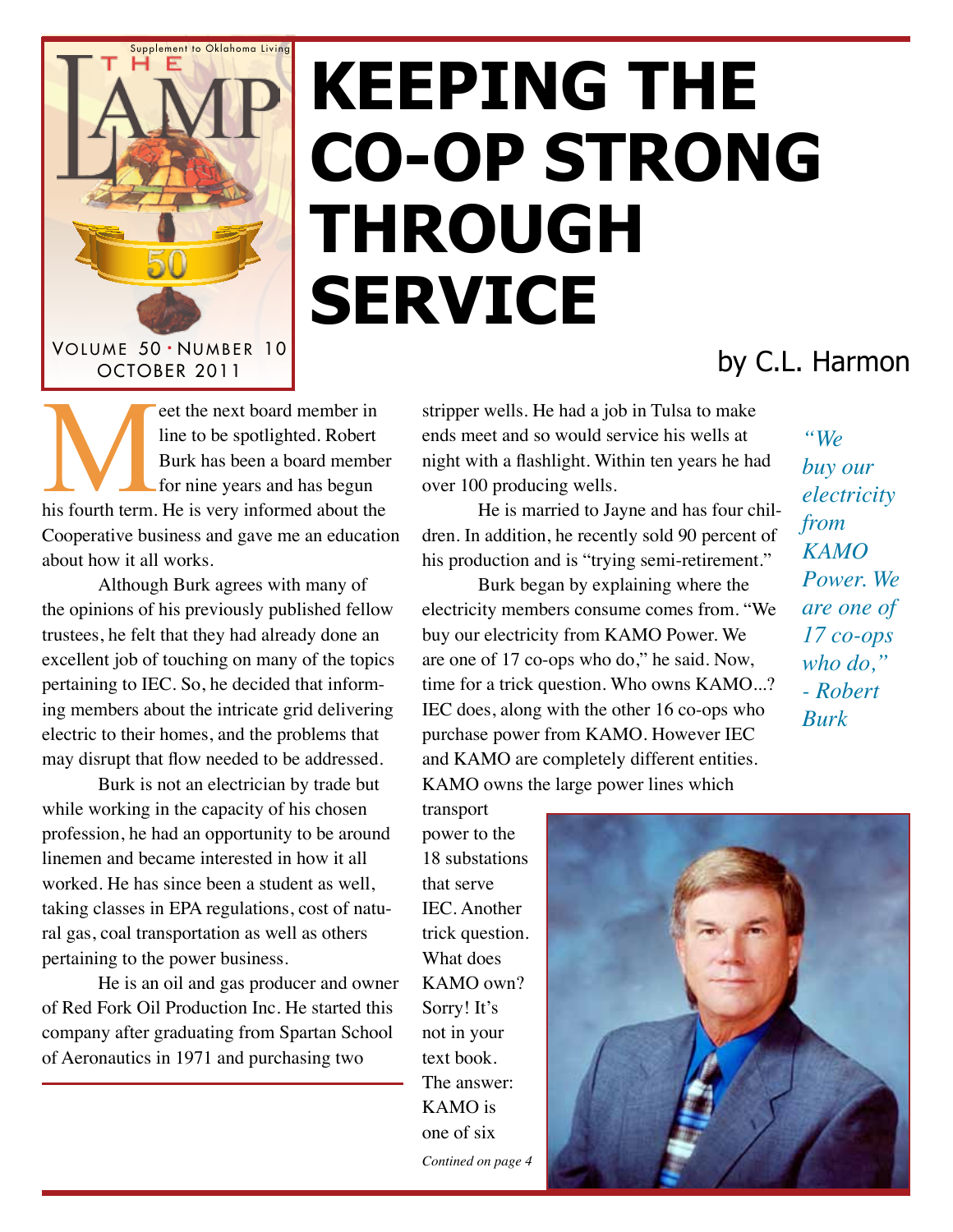# **An Honor To Remember**

*Carl Davis Photo by Larry Davis*

*"I've just got one eye and it's not very good. I would like to get both eyes and go back and see it again," - Carl Davis*

man's travels will<br>always tell the stories<br>of his life. Fortunate<br>ly for me, there were several always tell the stories of his life. Fortunatedestinations from which to gather information about this man of few words. His two sons were quite a big help as well in filling in the gaps about their father's life and the recent honor he experienced.

Long time Cleveland resident Carl Davis recently found himself in our nation's Capitol to be honored for his service to his country during WWII. He joined the Navy in 1943 and was sent to the South Pacific Theater and the war against the Empire of Japan. He worked in the engine room

of a cargo ship, which followed the Seventh Fleet into combat zones to replenish fuel, ammunition, water and other necessities.

Like many before him, Davis was chosen to participate in the "Honor Flights Network" program which began in 2005 with six small planes flying out of Springfield, Ohio. That trip took 12 World War II veterans to visit the memorial in Washington, DC. The program has grown exponentially over the past few years. It is continually expanding to more cities to ensure that all WWII veterans who wish to see the memorial, completed in 2004 in their honor, are given

### By C.L. Harmon

the opportunity. It goes without saying that the operation is somewhat of an urgent one due to the alarming rate WWII veterans are dying...approximately 1000 per day, according to 2008 statistics.

Davis, now 88, was actually denied this go-around due to availability, but a cancellation opened a seat and his son Larry jumped on the opportunity. All veterans are required to travel with a companion to assist them in getting around. Carl's son Larry, a veteran of the Vietnam War, was all to happy to escort his father and hear the exploits of warriors from another generation. However, compan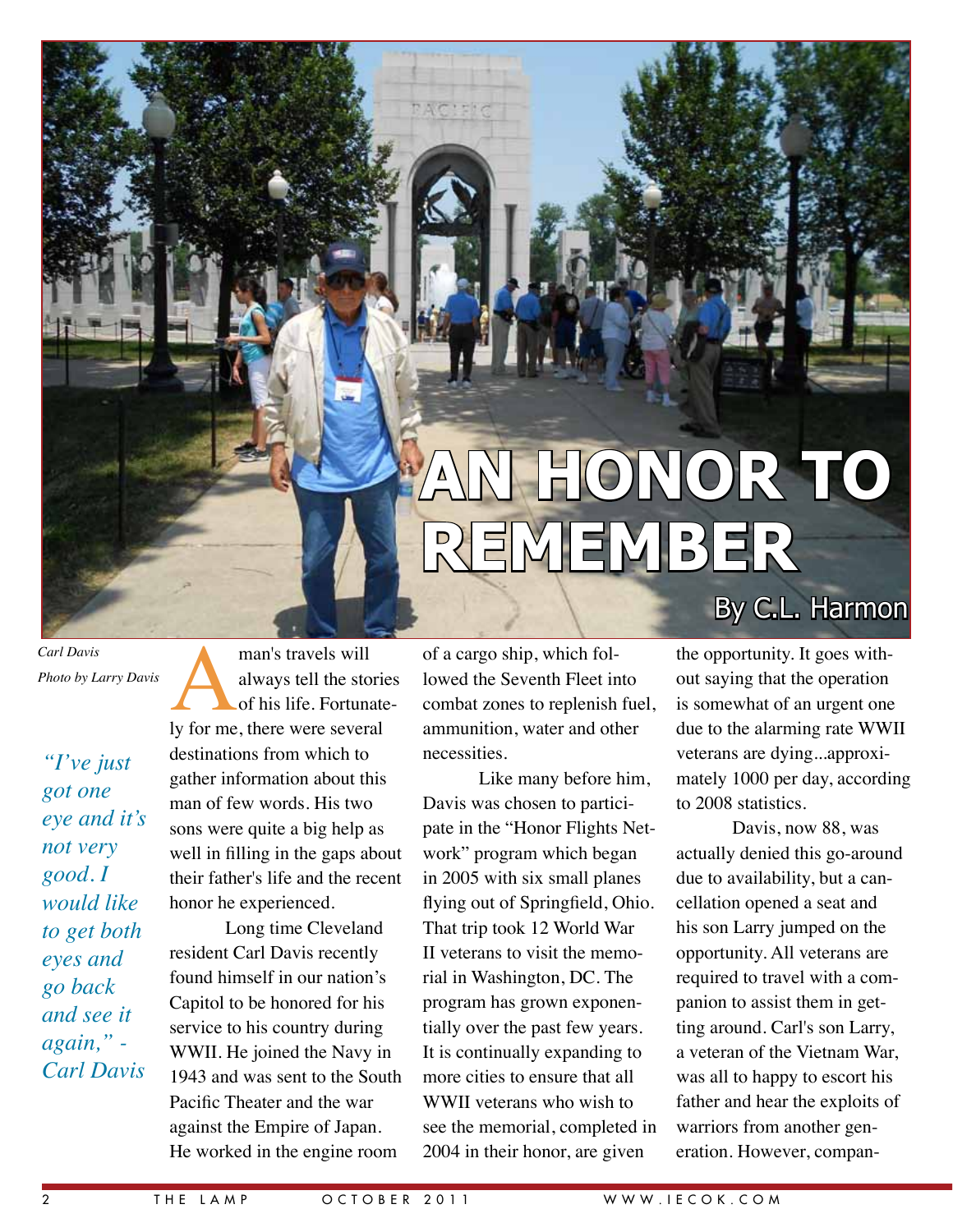ions must pay their own way whereas veterans' flights are paid through the network. For Larry though, it was a bargain to good to pass up.

"I thought that it was such a great experience and dad really seemed to enjoy it," Larry said. He confessed however, that he thought he might hear some complaints due to the rigorous schedule planned for them. But he heard no such complaints. Instead he said that the veterans spoke about their war experiences and many discovered that they served in close proximity at different times during their tour.

The trip began at 4:30 a.m. with the Davis' bussed to Tulsa International Airport, along with 100 more veterans and escorts, for a two hour flight to Baltimore Washington International Airport. Through the use of bus transport and wheelchairs (to get around quicker not because they were needed by the veterans) the group was taken to the WWII Memorial as well as the Korean, Vietnam and Lincoln Memorials. Other memorials were visited on the trip down 'Memorial Lane' such as Arlington National Cemetery.

"The entire trip lasted less than a day and it was a lot to take in," Larry said. When Carl was asked what he thought of the Memorial, he only replied, "I've just got one eye and it's not very good. I

would like to get both eyes and go back and see it again," he quipped.

This story, however, is not just about an honor but about a man who fought a war and was fortunate enough to come home alive. A feat 400,000 of his fellow servicemen were not able to complete.

Carl came home and built a life in the country he defended and has lived to not waste one day that he has been given since the war. Living in Terlton when he enlisted, he moved to Cleveland after being discharged. He would however move on to Tulsa to find work, and would return to Cleveland in 1956.

Speaking about a man's travels, before returning to Cleveland the second time, Davis worked in concrete and traveled to several states building sports stadiums. He was even employed on the stadium

job in Cleveland in circa 1953.

After settling down, Davis dabbled in owning a plumbing store, a sand plant, doing dirt work and his favorite endeavor... working on cars. "I growed [sic] up with it. I bought

my first car when I was 12, a 1927 Dodge," Carl said about his love for fixing up old cars. Davis owns a shop just outside of town where his passion for cars is displayed as a sort of historical automotive museum with cars of every type from generations long past.

In many ways, Carl is exactly what he fought for in WWII, the freedom to be who he wanted to be with the right to pursue the family, friends, professions and the hobbies which he desired. He is a quiet man who is quite proud of his service to his country which was very apparent even in the few words that he spoke of his time in the war. But more than that, he is one of the multitudes of men who came home to live a life that honored all those who were denied the opportunity after making the ultimate sacrifice in hopes that all could live as they choose. ◊

*"I thought that it was such a great experience and dad really seemed to enjoy it," - Larry Davis*



*Carl Davis. Photo by C.L. Harmon*